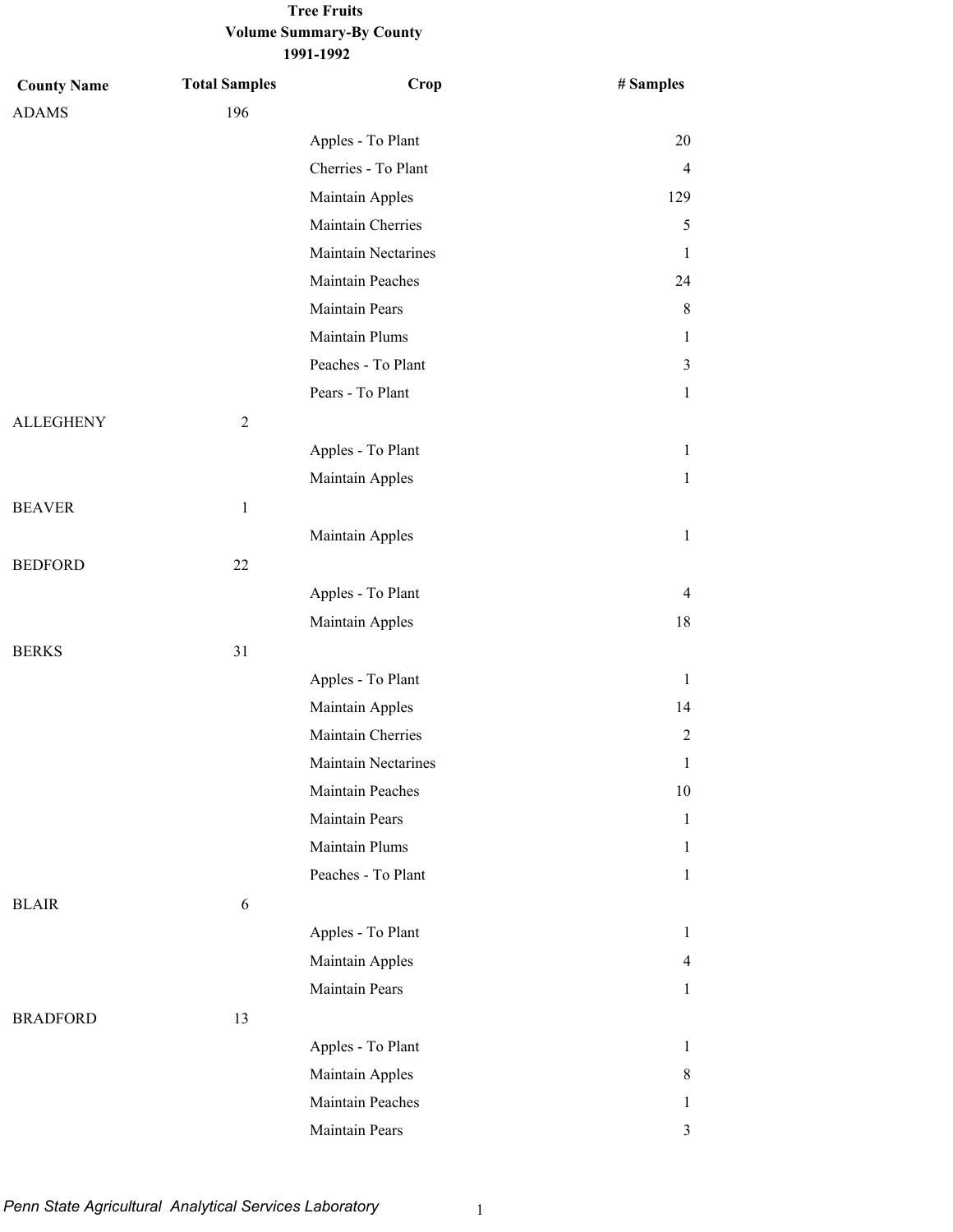#### **Volume Summary-By County 1991-1992 Tree Fruits**

| <b>County Name</b> | <b>Total Samples</b>    | Crop               | # Samples      |
|--------------------|-------------------------|--------------------|----------------|
| <b>BUCKS</b>       | $\overline{\mathbf{3}}$ |                    |                |
|                    |                         | Apples - To Plant  | 1              |
|                    |                         | Peaches - To Plant | 1              |
|                    |                         | Pears - To Plant   | 1              |
| <b>BUTLER</b>      | 6                       |                    |                |
|                    |                         | Maintain Apples    | 5              |
|                    |                         | Maintain Peaches   | 1              |
| <b>CAMBRIA</b>     | $\mathbf{1}$            |                    |                |
|                    |                         | Maintain Apples    | 1              |
| <b>CAMERON</b>     | $\mathbf{1}$            |                    |                |
|                    |                         | Maintain Apples    | 1              |
| <b>CARBON</b>      | $\sqrt{2}$              |                    |                |
|                    |                         | Maintain Apples    | $\mathbf{1}$   |
|                    |                         | Maintain Peaches   | $\mathbf{1}$   |
| <b>CENTRE</b>      | 24                      |                    |                |
|                    |                         | Apples - To Plant  | 1              |
|                    |                         | Maintain Apples    | 23             |
| <b>CHESTER</b>     | $10\,$                  |                    |                |
|                    |                         | Apples - To Plant  | 1              |
|                    |                         | Maintain Apples    | 4              |
|                    |                         | Maintain Peaches   | 5              |
| <b>CLARION</b>     | $\mathbf{1}$            |                    |                |
|                    |                         | Maintain Apples    | $\mathbf{1}$   |
| <b>CLINTON</b>     | 1                       |                    |                |
|                    |                         | Maintain Apples    | 1              |
| <b>COLUMBIA</b>    | 5                       |                    |                |
|                    |                         | Apples - To Plant  | 2              |
|                    |                         | Maintain Apples    | $\overline{c}$ |
|                    |                         | Maintain Peaches   | 1              |
| <b>CRAWFORD</b>    | $\,1\,$                 |                    |                |
|                    |                         | Maintain Apples    | $\mathbf{1}$   |
| <b>CUMBERLAND</b>  | $\mathbf{1}$            |                    |                |
|                    |                         | Maintain Peaches   | 1              |
| <b>DAUPHIN</b>     | 9                       |                    |                |
|                    |                         | Apples - To Plant  | 1              |
|                    |                         | Maintain Apples    | $\overline{c}$ |
|                    |                         | Maintain Cherries  | 1              |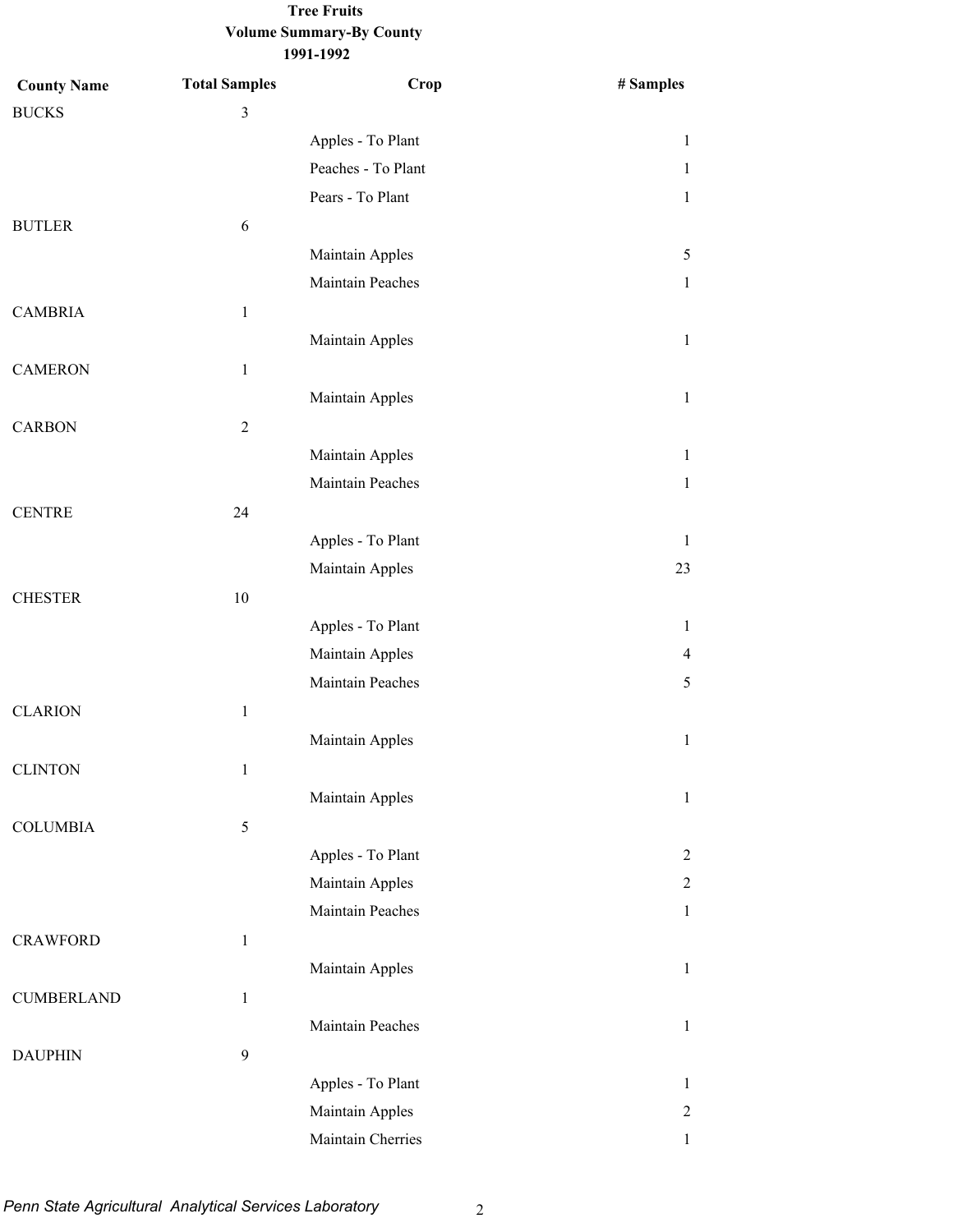### **Volume Summary-By County Tree Fruits**

| <b>County Name</b> | <b>Total Samples</b> | Crop                | # Samples      |
|--------------------|----------------------|---------------------|----------------|
|                    |                      | Maintain Nectarines | 1              |
|                    |                      | Maintain Peaches    | $\overline{2}$ |
|                    |                      | Maintain Pears      | $\mathbf{1}$   |
|                    |                      | Maintain Plums      | $\mathbf{1}$   |
| <b>ELK</b>         | $\,1$                |                     |                |
|                    |                      | Maintain Apples     | $\mathbf{1}$   |
| <b>ERIE</b>        | $\mathfrak{Z}$       |                     |                |
|                    |                      | Maintain Apples     | $\mathfrak{Z}$ |
| <b>FAYETTE</b>     | $\mathfrak{Z}$       |                     |                |
|                    |                      | Apples - To Plant   | $\overline{2}$ |
|                    |                      | Maintain Apples     | $\mathbf{1}$   |
| <b>FRANKLIN</b>    | 29                   |                     |                |
|                    |                      | Maintain Apples     | 26             |
|                    |                      | Maintain Peaches    | $\mathfrak{Z}$ |
| <b>HUNTINGDON</b>  | $\overline{2}$       |                     |                |
|                    |                      | Apples - To Plant   | $\mathbf{1}$   |
|                    |                      | Maintain Peaches    | $\mathbf{1}$   |
| <b>INDIANA</b>     | $\mathfrak{Z}$       |                     |                |
|                    |                      | Maintain Apples     | $\mathfrak{Z}$ |
| <b>LACKAWANNA</b>  | $\overline{2}$       |                     |                |
|                    |                      | Maintain Apples     | $\overline{2}$ |
| <b>LANCASTER</b>   | 18                   |                     |                |
|                    |                      | Apples - To Plant   | $\mathbf{1}$   |
|                    |                      | Maintain Apples     | $\tau$         |
|                    |                      | Maintain Cherries   | $\overline{2}$ |
|                    |                      | Maintain Peaches    | $\overline{4}$ |
|                    |                      | Maintain Pears      | $\overline{2}$ |
|                    |                      | Maintain Plums      | $\mathbf{1}$   |
|                    |                      | Peaches - To Plant  | $\mathbf{1}$   |
| <b>LEBANON</b>     | $\mathbf{1}$         |                     |                |
|                    |                      | Maintain Apples     | $\mathbf{1}$   |
| <b>LEHIGH</b>      | $\overline{2}$       |                     |                |
|                    |                      | Maintain Apples     | $\mathbf{1}$   |
|                    |                      | Maintain Peaches    | $\mathbf{1}$   |
| <b>LUZERNE</b>     | $\boldsymbol{7}$     |                     |                |
|                    |                      | Apples - To Plant   | $\overline{2}$ |
|                    |                      | Maintain Apples     | $\overline{4}$ |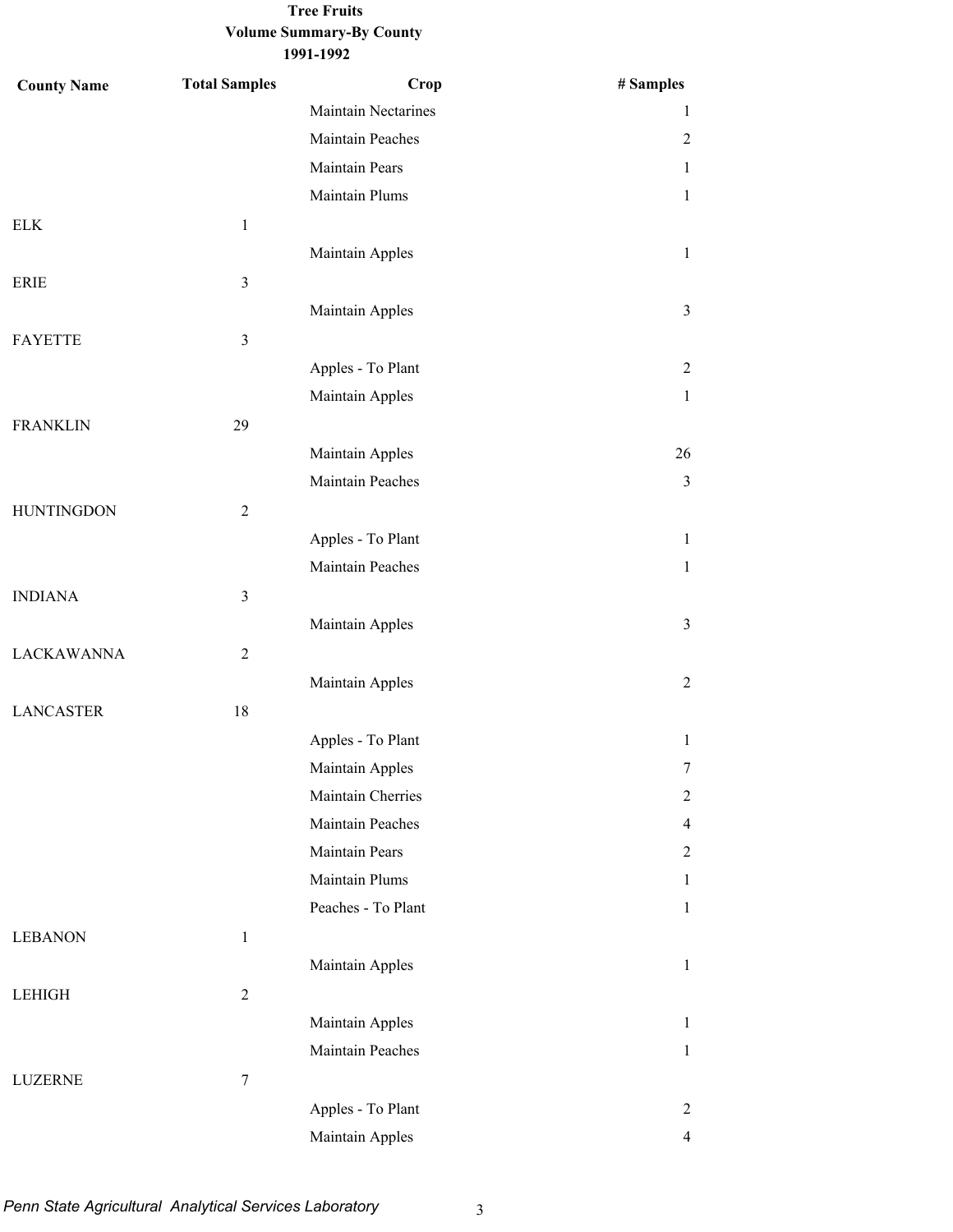## **Volume Summary-By County Tree Fruits**

**County Name Total Samples 1991-1992 Crop # Samples** Maintain Plums 1 LYCOMING 3 Apples - To Plant 1 Maintain Apples 2 MERCER 5 Maintain Apples 3 Maintain Peaches 1 Peaches - To Plant 1 MIFFLIN 2 Apples - To Plant 1 Maintain Cherries 1 MONROE 1 Apples - To Plant 1 MONTGOMERY 1 Maintain Apples 1 MONTOUR<sub>1</sub> Maintain Apples 1 NORTHAMPTON 2 Maintain Apples 1 Maintain Peaches 1 NORTHUMBERLAND 15 Apples - To Plant 2 Cherries - To Plant 1 Maintain Apples 9 Maintain Peaches 2 Maintain Pears 1 SCHUYLKILL 2 Apples - To Plant 2 TIOGA 2 Maintain Apples 1

# WAYNE 3

UNION 1

WASHINGTON 3

Peaches - To Plant 1

Apples - To Plant 1

Apples - To Plant 1 Maintain Apples 2